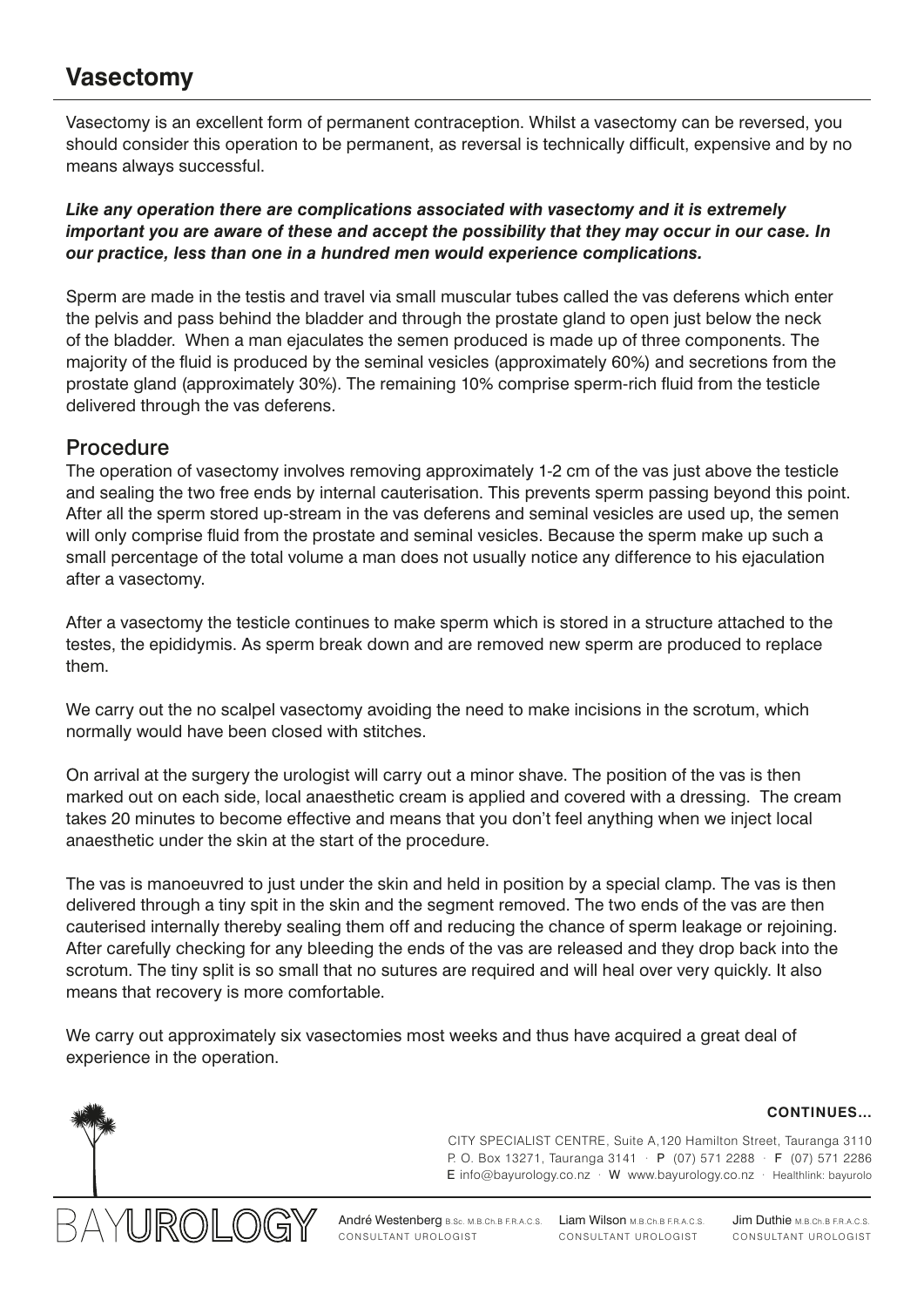# **Complications**

# **Infection**

If an infection occurs in the cut you will notice this to be red, tender and possibly swollen and you will require antibiotics. By carrying out the pre-operative instructions involving a shower as described later, the chances of infection are extremely small.

# **Haematoma**

Haematoma is the medical term for the collection of blood in tissue. Following the vasectomy some of the small thin walled veins around the vas may start bleeding, although every care will be taken to seal these off during the procedure. Because the area is so elastic, quite a large blood clot can build up before the bleeding stops. If you are unfortunate enough to have a haematoma, and the chances are less than 1% you will probably require to take three or four days off work and rest up. The body will reabsorb the haematoma over a period of about a 2 weeks and you will not be left with any long-term problems.

In addition bleeding can occur into the skin layers itself which will leave a black looking bruise, but this is painless and therefore of no consequence. Bleeding can also occur from the cut itself, but this simply requires a dressing and usually stops within half an hour of surgery. Fairly commonly there is some residual haematoma in the vas itself and this can cause blood to appear in the ejaculate. This always resolves and is of no consequence. (Though it can look alarming!)

# **Granuloma**

This is another rare complication comprising of a lump of scar tissue that forms between the two cut ends of the vas and is usually about the size of a pea or small grape. It is usually a reaction to the sperm that have spilled out during the procedure into the tissues, and will only persist if there continues to be a sperm leak. In most cases the granuloma disappears over a period of months, but very occasionally (<1%) a minor procedure is required to remove the granuloma and reseal off the vas.

# **Testicular Pain**

Whilst it is normal (as you would expect) to have pain following this operation, this usually lasts only a few days and is a dull ache. However, many men experience occasional dull aches in their testicles, often just on one side or the other for many months or even a year following vasectomy. This pain is thought to be due to the congestion of the epididymis, the structure attached to the testis where the sperm is stored. The majority of those men with post vasectomy pain will not have long term problems; occasionally (1 in 500), surgery is required to treat persistent pain.

# **Failure of the Operation (your wife or partner gets pregnant)**

*A Vasectomy is a very safe and effective procedure; the key is ensuring you get a sperm sample done 12 weeks after the procedure.*

There are 2 reasons why pregnancy can occur;

**1. Not using contraception in the danger period** - until the 12 week sperm sample has been done.



CITY SPECIALIST CENTRE, Suite A,120 Hamilton Street, Tauranga 3110 P. O. Box 13271, Tauranga 3141 · P (07) 571 2288 · F (07) 571 2286 E info@bayurology.co.nz · W www.bayurology.co.nz · Healthlink: bayurolo



André Westenberg B.Sc. M.B.Ch.B F.R.A.C.S. Liam Wilson M.B.Ch.B F.R.A.C.S. Jim Duthie M.B.Ch.B F.R.A.C.S. CONSULTANT UROLOGIST CONSULTANT UROLOGIST CONSULTANT UROLOGIST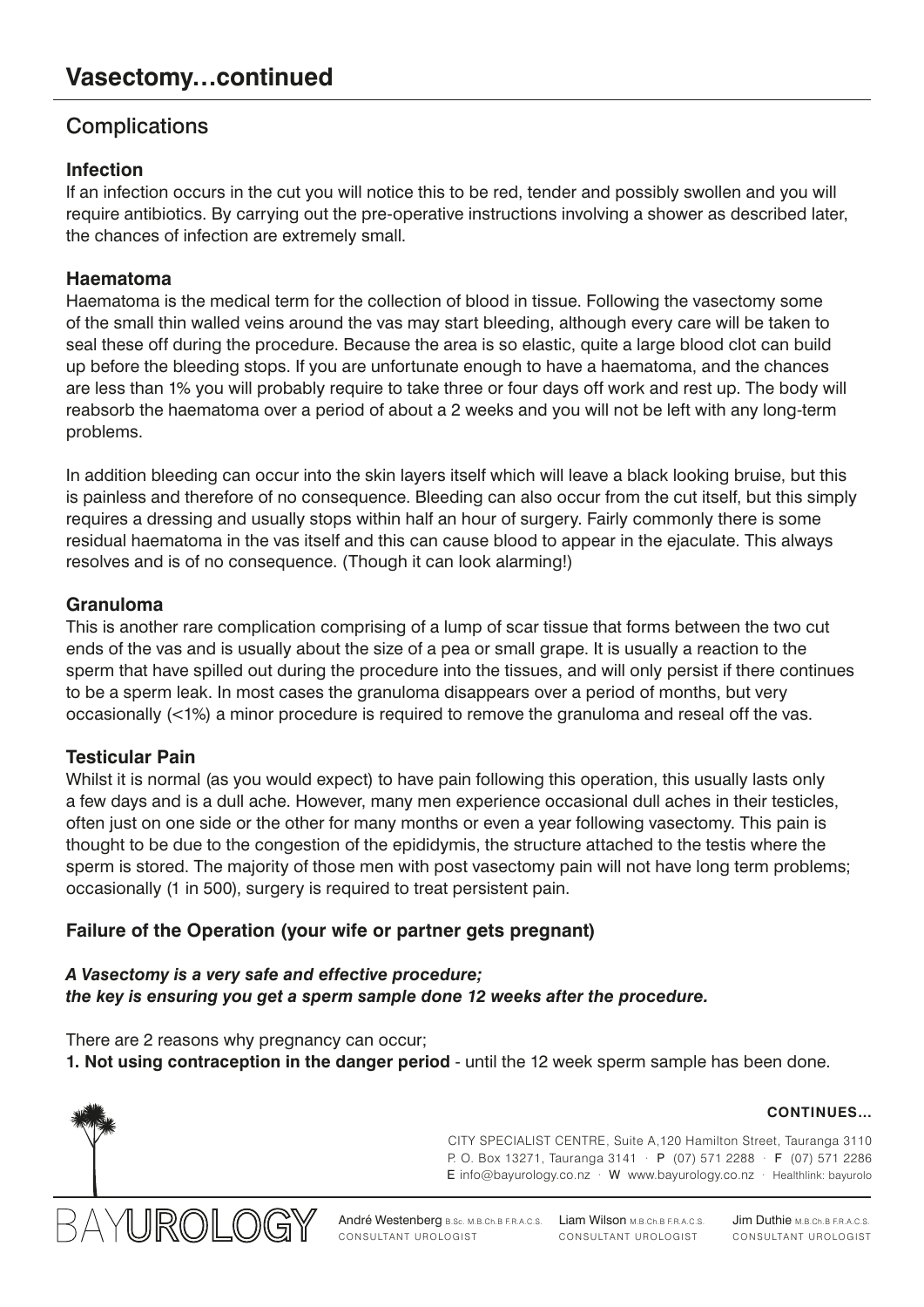### **2. The vas ends rejoin.**

A canal can develop between the two ends of the vas through which sperm can travel (re-canalisation). If this is going to occur it usually does so in the first few weeks after the operation. Therefore to avoid this unfortunate event you should undergo a sperm count approximately 12 weeks after the operation.

If the sample shows that the vas ends have rejoined, then we would repeat the procedure at no cost. Currently, the risk of this happening at Bay Urology is 1 in 1000 cases.

If your sperm sample is zero, you know that:

- you have used up all the stored sperm and
- the ends have not rejoined.

It is possible that the vas ends may rejoin years after the operation, this is very rare.

# **Preparation for Surgery**

You will have an appointment to see your urologist to give you the opportunity to discuss any aspects of this information sheet and the operation itself. You will have a brief examination and will be asked to sign a consent form. You will be given an appointment and some tablets for your pre-medication (Diazepam 10mg).

#### **Approximately one hour before your scheduled surgery time you should take a shower.**

During this shower you should thoroughly soap up your penis, scrotum, groins and particularly around the anus, rinse off and repeat this procedure a total of three-times. This will greatly reduce the bacterial count which could cause infection. Dry yourself with a clean towel and put on a clean pair of underpants. As soon as you are out of the shower take the Diazepam tablets and then sit down and relax until it is time to come in to the rooms.

#### *It is very important that you do not drive yourself to or from the surgery.*

Following surgery we will make the necessary arrangements for the post operative sperm count. Overall you will be at the rooms for about 70 minutes. The operation itself takes about 20 minutes.

# Post-Operative - After your Vasectomy

You should go straight home after the operation and lie down for 4-6 hours. Use the Paracode tablets provided if you feel an ache developing as the local wears off and we would recommend taking some before you go to sleep that night. The normal dose is 2 tablets, four hourly. For the next 1-2 days, depending on progress you should avoid exercise and lifting and you should return to normal activity over a period of days depending on how comfortable you feel.

#### *In the event you are unfortunate enough to have a complication, you should phone our rooms and we will arrange to see you. On the whole we do not make routine follow-up appointments, because it is so rare to have problems post-operatively.*

We recommend you take two days off from your normal employment, during which you should take it very easy. This is particularly important on the night of the surgery and the day following. Avoid



CITY SPECIALIST CENTRE, Suite A,120 Hamilton Street, Tauranga 3110 P. O. Box 13271, Tauranga 3141 · P (07) 571 2288 · F (07) 571 2286 E info@bayurology.co.nz · W www.bayurology.co.nz · Healthlink: bayurolo



André Westenberg B.Sc. M.B.Ch.B F.R.A.C.S. Liam Wilson M.B.Ch.B F.R.A.C.S. Jim Duthie M.B.Ch.B F.R.A.C.S. CONSULTANT UROLOGIST CONSULTANT UROLOGIST CONSULTANT UROLOGIST